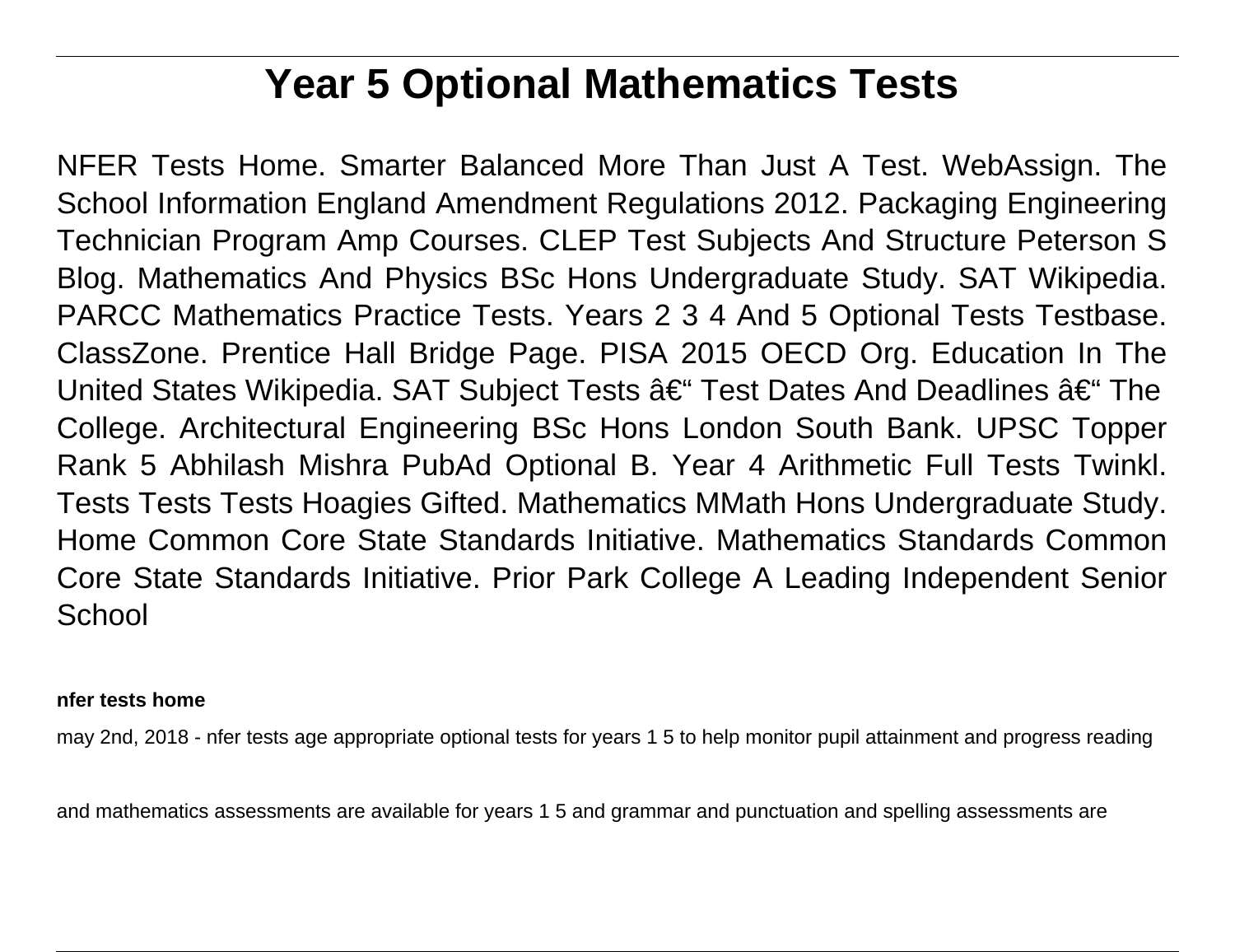#### available for years 35 '**Smarter Balanced More than Just a Test**

May 6th, 2018 - Smarter Balanced supports high quality teaching improves learning outcomes for all students and prepares

students for life after high school'

'

## '**WebAssign April 30th, 2018 - Online homework and grading tools for instructors and students that reinforce student learning through practice and instant feedback**''**the school information england amendment regulations 2012**

august 31st, 2012 - these regulations make amendments to the school information england regulations 2008 "the 2008

regulations― and come into force on 1st september 2012 the amendments apply to maintained schools **Packaging Engineering Technician Program amp Courses** May 3rd, 2018 - Estimated fees based upon the previous academic year 2017 2018 for Packaging Engineering Technician

Program 1348''**CLEP Test Subjects And Structure Peterson S Blog April 30th, 2018 - With The Exception Of A Few Tests Offering Essay Options Each CLEP Test Consists Primarily Of Multiple Choice Questions A Few Tests Include Fill In Questions As Well**'

**Mathematics and Physics BSc Hons Undergraduate study**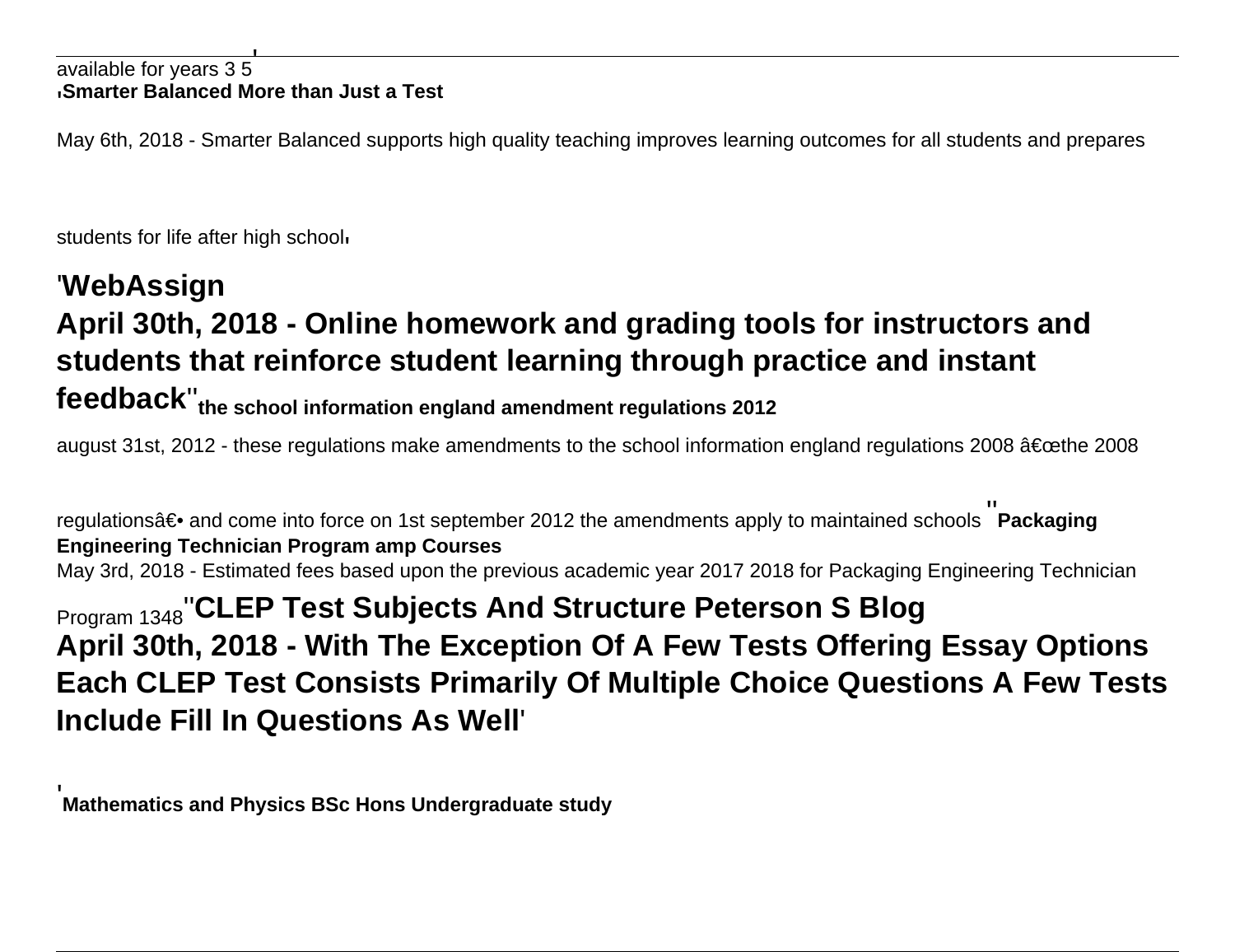May 6th, 2018 - On this course you will study a core physics programme alongside additional modules in pure and applied<br>mathematics including a final year research project **SAT WIKIPEdIa** 

May 5th, 2018 - The mathematics portion of the SAT is divided into two sections Math Test  $\hat{a}\in$  Calculator and Math Test  $\hat{a}\in$  No Calculator In total the SAT math test is 80 minutes long and includes 58 questions 45 multiple choice questions and 13 grid in questions'

## '**PARCC MATHEMATICS PRACTICE TESTS**

MAY 1ST, 2018 - DO YOU WANT TO KNOW WHAT TAKING THE MATHEMATICS PORTION OF THE PARCC ASSESSMENT IS LIKE A PRACTICE TEST FOR EACH GRADE IS AVAILABLE BELOW FOR YOU TO USE TO FAMILIARIZE YOURSELF WITH THE KINDS OF ITEMS AND FORMAT USED FOR THE TESTS'

## '**YEARS 2 3 4 AND 5 OPTIONAL TESTS TESTBASE**

MAY 4TH, 2018 - VALID AND RELIABLE PRINTED TESTS WITH A WEB BASED MARKING AND REPORTS SYSTEM SHOWING INDIVIDUAL AND CLASS ATTAINMENT IN LINE WITH NATIONAL STANDARDS''**ClassZone April 30th, 2018 - ClassZone Book Finder Follow These Simple Steps To Find Online Resources For Your Book**'

### '**Prentice Hall Bridge Page**

May 6th, 2018 - Pearson Prentice Hall And Our Other Respected Imprints Provide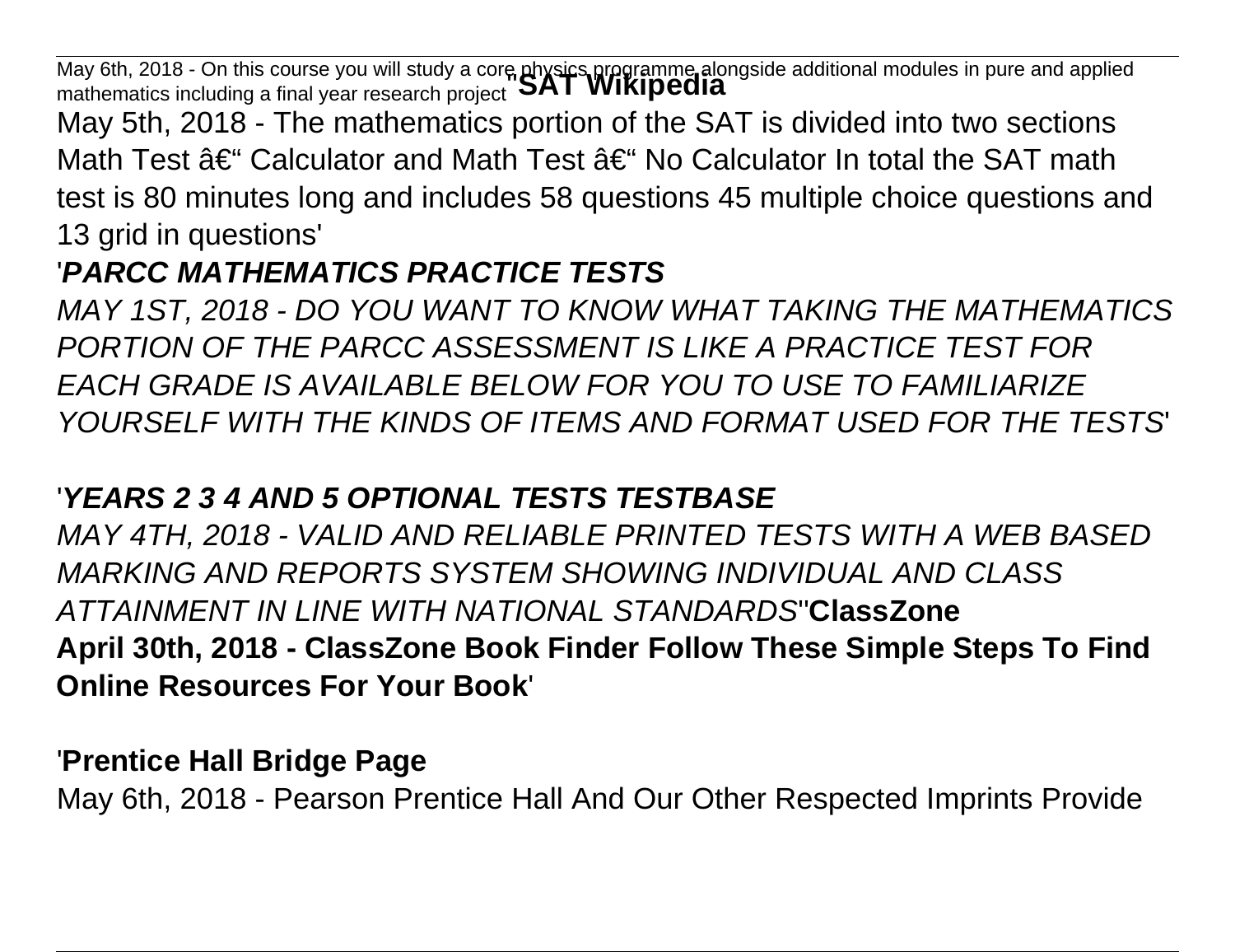Educational Materials Technologies Assessments And Related Services Across The Secondary Curriculum''**PISA 2015 OECD Org**

April 26th, 2018 - 2PISA 2015 Results In Focus A© OECD 2018 Over The Past **Decade The OECD Programme For International Student Assessment PISA** Has Become The Worldâ€<sup>™</sup>s Premier Yardstick For Evaluating The Quality **Equity And Efficiency**'

'**EDUCATION IN THE UNITED STATES WIKIPEDIA**

**MAY 1ST, 2018 - EDUCATION IN THE UNITED STATES IS PROVIDED BY PUBLIC PRIVATE AND HOME SCHOOLS STATE GOVERNMENTS SET OVERALL EDUCATIONAL STANDARDS OFTEN MANDATE STANDARDIZED TESTS FOR K–12 PUBLIC SCHOOL SYSTEMS AND SUPERVISE USUALLY THROUGH A BOARD OF REGENTS STATE COLLEGES AND UNIVERSITIES"SAT Subject Tests â€" Test Dates and Deadlines â€" The College**

**May 1st, 2018 - SAT Subject Tests share test dates with the SAT with one exceptionâ€"SAT Subject Tests aren t offered in March Register now 2017 18 SAT Subject Test Dates**'

'**Architectural Engineering BSc Hons London South Bank**

May 4th, 2018 - BSc Degree Course In Architectural Engineering At London South Bank University LSBU Full Time And Sandwich Accredited By The Joint Board Of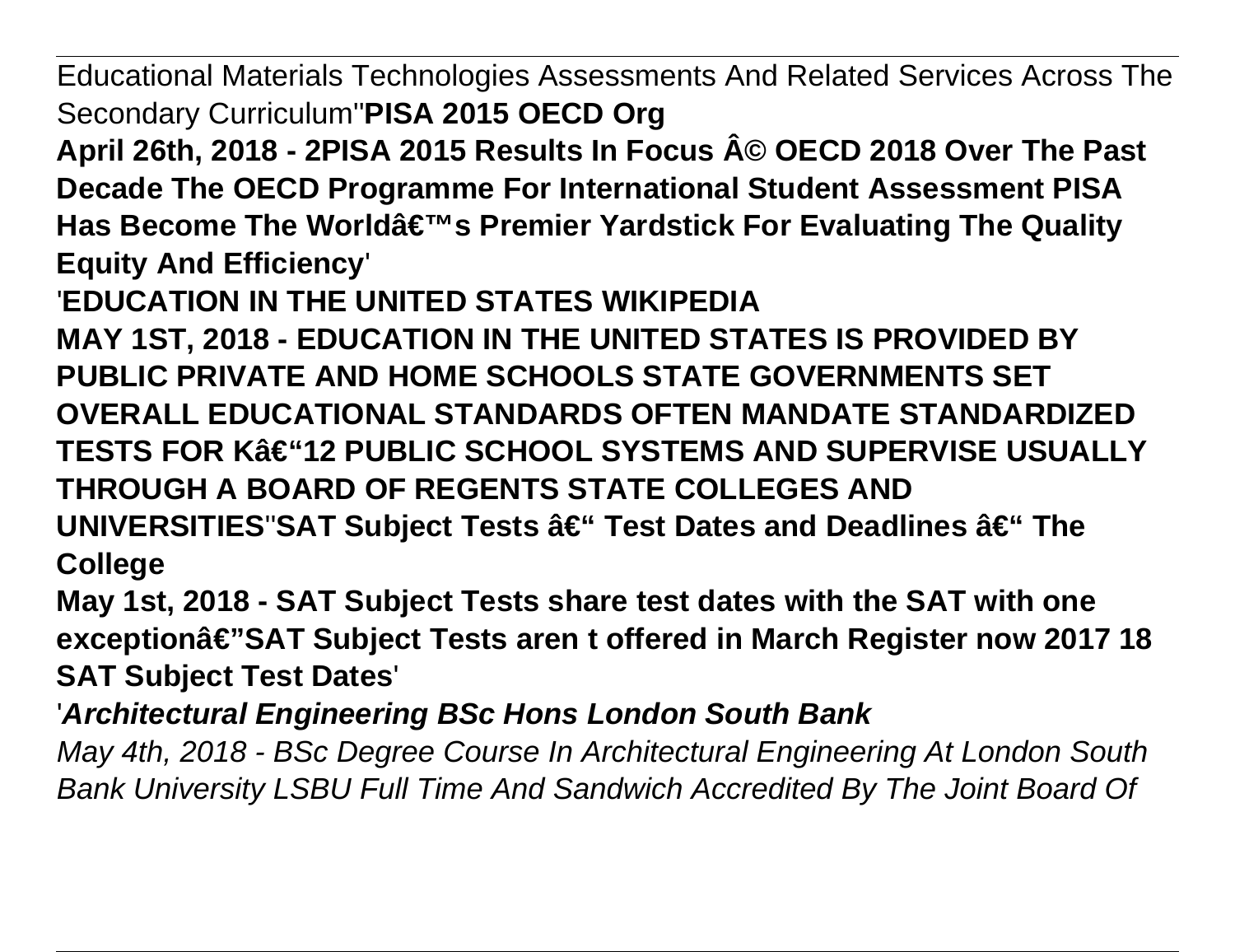### Moderators For Incorporated Engineer IEng Lt P Gt'

### '**UPSC TOPPER RANK 5 ABHILASH MISHRA PUBAD OPTIONAL B**

MAY 1ST, 2018 - TOPPER€™S INTERVIEW ABHILASH MISHRA RANK 5 CSE16 PUBLIC ADMINISTRATION OPTIONAL

B TECH WORKED IN OICL MUNDRA HAILS FROM ALLAHABAD SUBSCRIBE MOTIVATION 6 COMMENTS 7 MONTHS

AGO'

#### '**YEAR 4 ARITHMETIC FULL TESTS TWINKL**

MAY 6TH, 2018 - A SET OF SIX PRACTICE TESTS THAT INTRODUCE CHILDREN TO THE FORMAT OF THE 2016 KEY

STAGE 2 SAMPLE ARITHMETIC TEST WHILE USING CONTENT APPROPRIATE FOR YEAR 4 ONE FOR EACH HALF

### TERM' '**Tests Tests Tests Hoagies Gifted**

May 5th, 2018 - Hoagies Inventory of Tests an annotated list of tests and surveys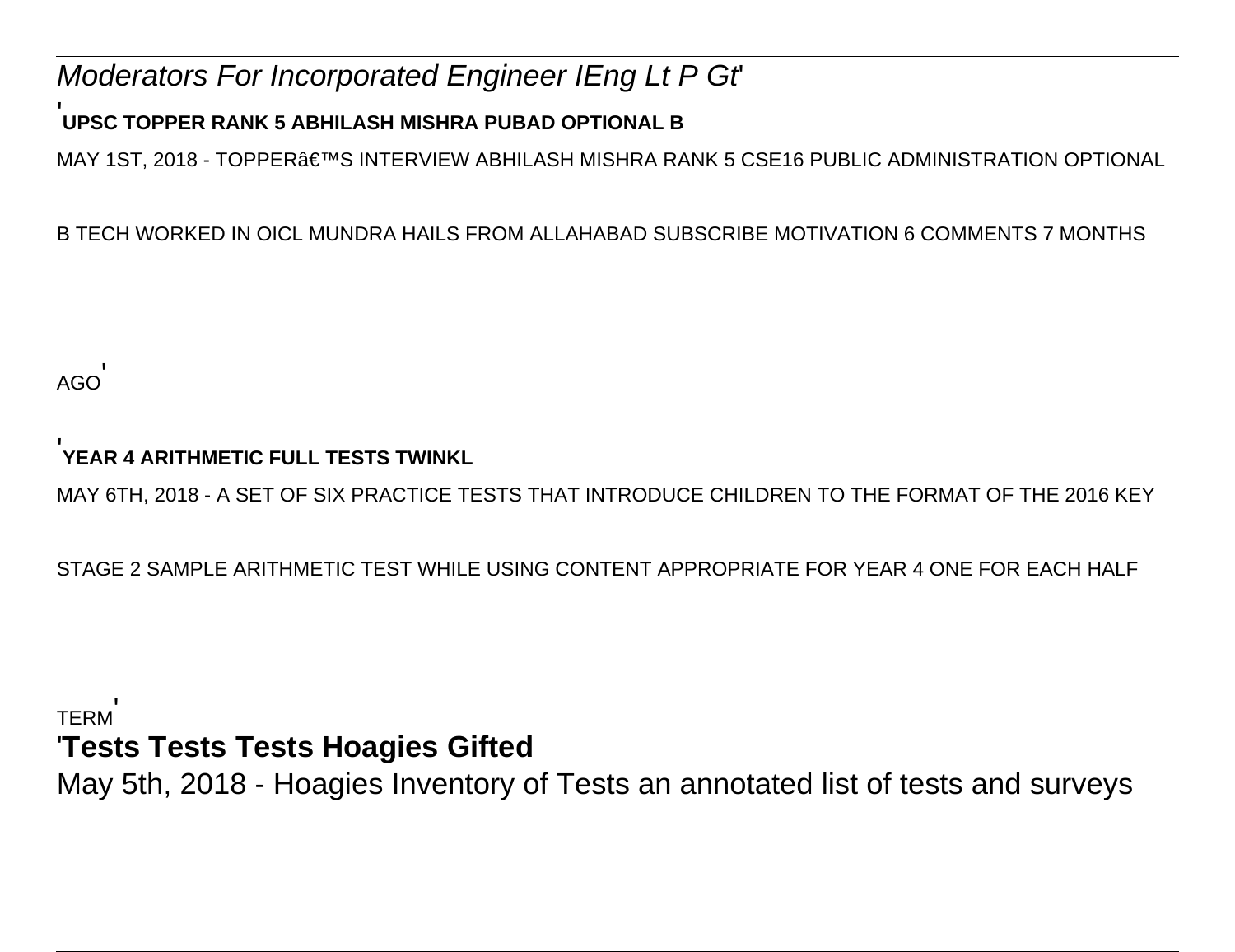that are sometimes mentioned when testing gifted children'

### '**MATHEMATICS MMATH HONS UNDERGRADUATE STUDY**

MAY 5TH, 2018 - OUR MATHEMATICS MMATHS HONS WILL PROVIDE YOU WITH A SOLID UNDERSTANDING OF

MATHS GIVING YOU A FIRM UNDERSTANDING OF THE FUNDAMENTALS TO HELP YOU PREPARE FOR A

#### SUCCESSFUL CAREER'

### '**home common core state standards initiative**

may 6th, 2018 - learn why the common core is important for your child what parents should know myths vs facts'

### '**Mathematics Standards Common Core State Standards Initiative**

May 1st, 2018 - Mathematics Standards Download The Standards Print This Page For More Than A Decade Research Studies Of Mathematics Education In High Performing Countries Have Concluded That Mathematics Education In The United States Must Become Substantially More Focused And Coherent In Order To Improve Mathematics Achievement In This Country'